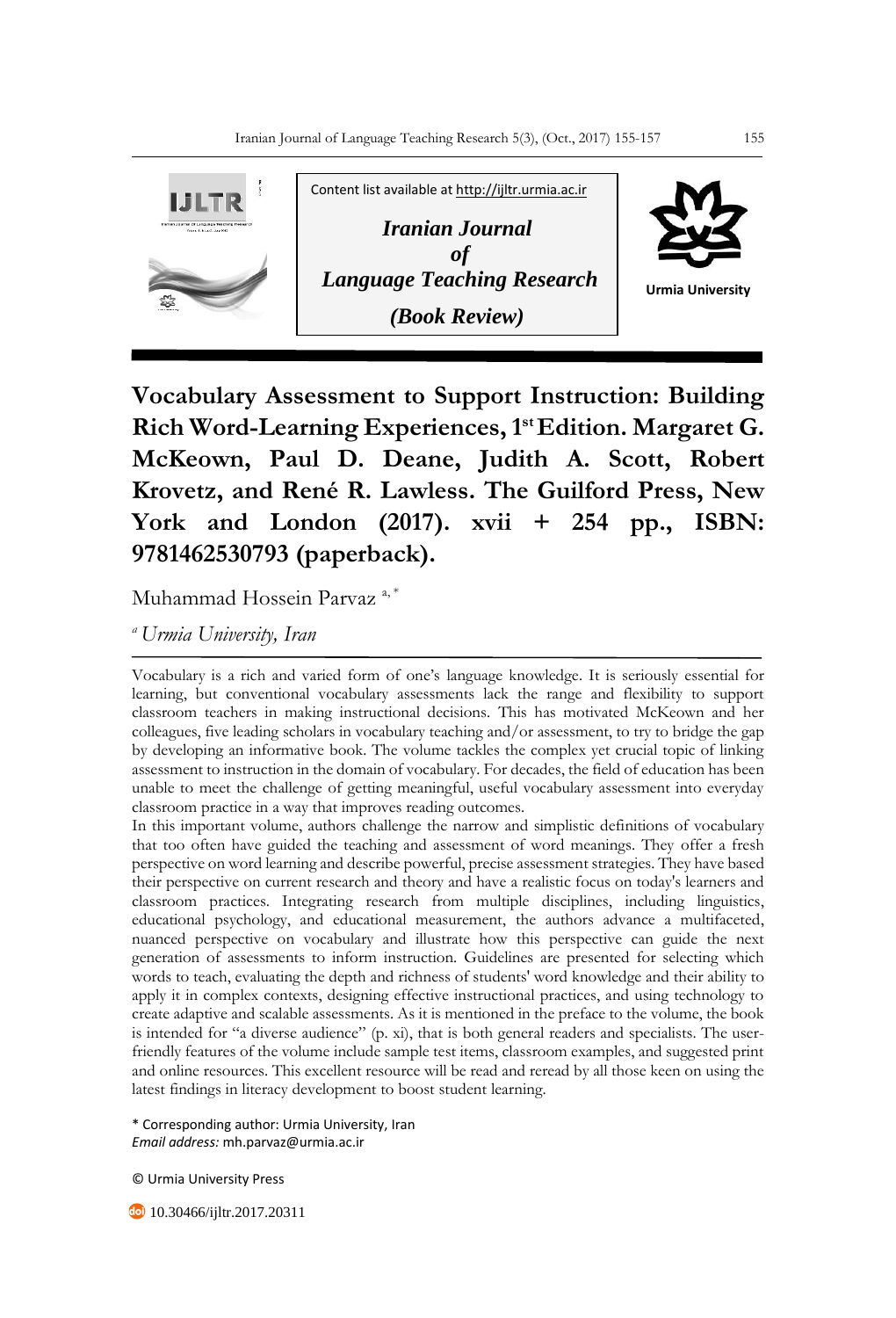The book is organized around three broad themes of defining the construct of vocabulary discussed in Chapters 1-2, assessment design discussed in Chapters 3-5, and educational impact of vocabulary assessment discussed in Chapters 6-7. It consists of 8 chapters, a glossary, a reference list, and a subject index.

In the first two chapters, the writers try to present the existing definitions of vocabulary in the literature and of course their own new "enhanced vision of the vocabulary construct" (p. 28). Chapter 1 describes the role of vocabulary knowledge in providing key building blocks for learning in many domains (such as reading com-prehension, writing, and critical thinking) and frames the problem of how the conventional use of the word vocabulary limits the way vocabulary is taught and assessed. Chapter 2 presents a reconceptualization of the construct of vocabulary, drawing on perspectives from educational psychology, psycholinguistics, computational linguistics, and educational measurement. This framework encompasses multiword expressions and generative language patterns in addition to individual words. The chapter also examines the role of dictionaries in vocabulary learning, showing why they are inadequate for the task.

In the next three chapters, Chapters 3-5, the authors explain how vocabulary should be assessed in terms of both breadth and depth of vocabulary knowledge. Chapter 3 surveys the current state of vocabulary assessment, explores the purposes of assessing vocabulary and the constructs that underlie conventional assessments. The limitations of current assessments are pointed out and what is on the horizon in state-of-the-art assessment development is explored. Chapter 4 suggests features of enhanced assessments, such as types of words to include and a variety of item types and modalities. It discusses how to prioritize words and word meanings that should be assessed and presents a rationale for including multiword expressions, patterns of morphology (form and structure of words), and polysemy (multiple meanings of words) in vocabulary assessments. And Chapter 5 presents samples of novel assessment item types and formats for assessing various facets of vocabulary, including partial word knowledge and the ability to apply word knowledge in complex language tasks.

In Chapters 6-7, the writers discuss how teachers can provide effective instruction that will support vocabulary growth for all students to become a nation of word learners and explore some of the technological advances that can facilitate the use of principles presented in the previous chapters. Chapter 6 exemplifies creating word-conscious classroom that includes focused vocabulary instruction and metalinguistic awareness of the generative language patterns. The chapter suggests that this approach can facilitate the type of word learning that the authors are trying to promote throughout their book. Chapter 7 turns to a discussion of the role of technology in creating nonintrusive, adaptive, quick, and scalable assessments. Technological developments can support more effective approaches to vocabulary assessment and instruction. This includes a discussion of dynamic assessments and tutoring systems. However, it is important to note that technology is an "abler", not a "substitute" for effective teaching.

Finally, Chapter 8 is essentially an annotated bibliography of resources that may be useful to educators, policy-makers, and assessment developers. This includes a list of online resources for ideas for implementing effective vocabulary instruction, sites with tools for learning words, word games and puzzles, language blogs, reference sites specializing in words and word origins, and an annotated bibliography of published children's literature for use in developing word awareness.

One strength of the volume lies in its elaborate and well-organized explanation of theoretical principles and detailed consideration of practical procedures. Another is that the volume is in fact encyclopedic in terms of vocabulary teaching and vocabulary assessment. Therefore, it can hopefully attract a wide readership among scholars and practitioners in second language teaching and vocabulary assessment such as language testers, practitioners, and researchers. Implicit